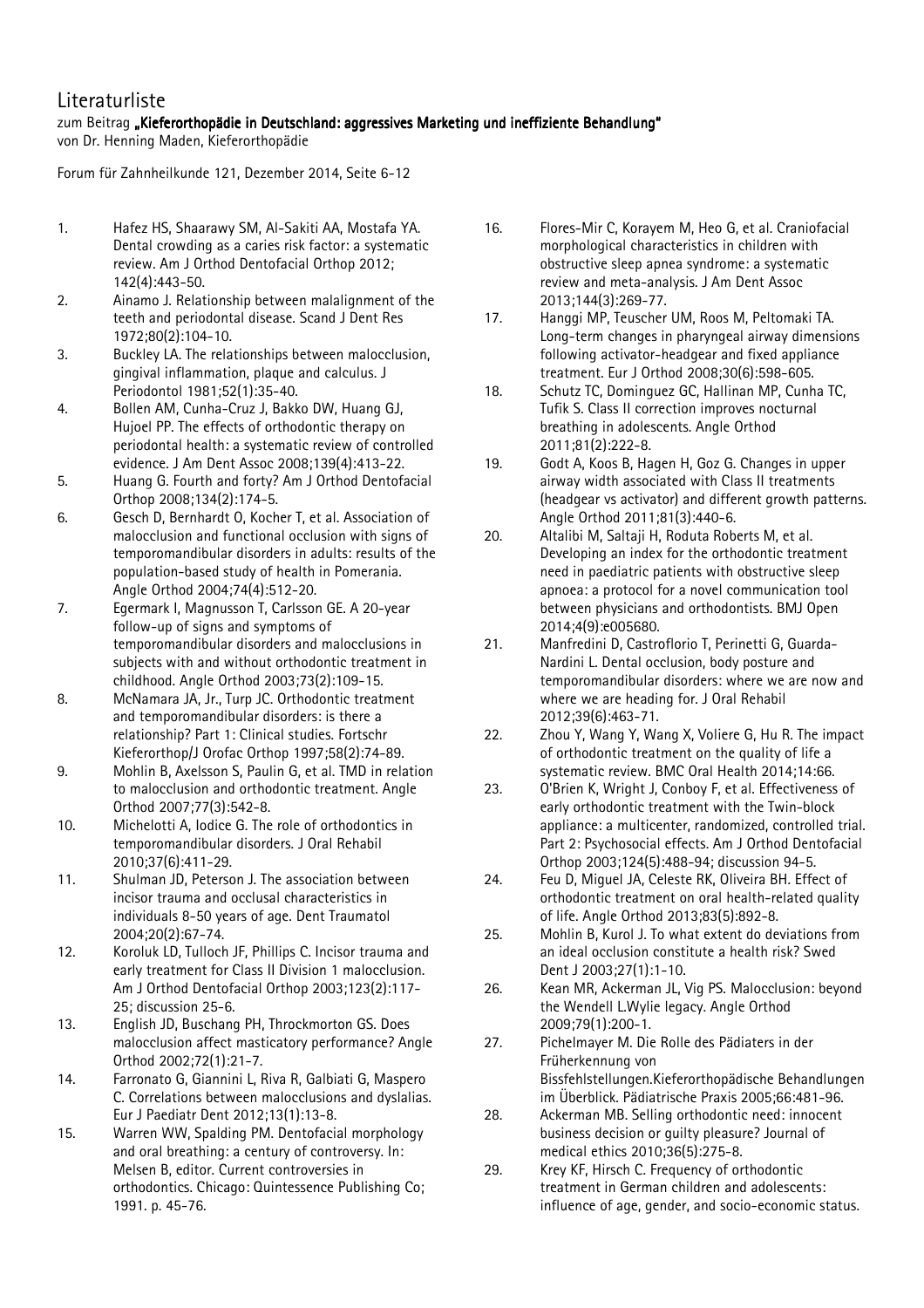Eur J Orthod 2012;34(2):152-7.

- 30. Bauer J, Neumann T, Saekel R. Kieferorthopädische Leistungen. In: Zahnmedizinische Versorgung in Deutschland. Bern: Verlag Hans Huber; 2009.
- 31. Richmond S, Shaw WC, O'Brien KD, et al. The development of the PAR Index (Peer Assessment Rating): reliability and validity. Eur J Orthod 1992;14(2):125-39.
- 32. Bellot-Arcis C, Montiel-Company JM, Almerich-Silla JM, Paredes-Gallardo V, Gandia-Franco JL. The use of occlusal indices in high-impact literature. Community dental health 2012;29(1):45-8.
- 33. Aull S. Qualitätssicherung in der kieferorthopädischen Praxis unter Verwendung des PAR Index [Med. Diss.]. Tübingen: Eberhard-Karls-Universität Tübingen; 2001.
- 34. Fellner U, Schlömer R. der PAR-Index eine praktikable Methode der Qualitätssicherung. Kieferorthop 1996;10:193-200.
- 35. Mayes S. Odontometrische Langzeitstudie zur Stabilität kieferorthopädischer Behandlungsergebnisse anhand des PAR-Index [Med. Diss.]. Freiburg: Albert-Ludwigs-Universität Freiburg i. Br.; 1997.
- 36. Schmidt-Rogge N. Quantitative und qualitative Auswertung kieferorthopädischer Behandlungen [Med. Diss.]. Berlin: Humboldt-Universität zu Berlin; 2001.
- 37. Hetz T. Vergleichende retrospektive Bewertung des Therapieerfolgskieferorthopädischer Behandlungen [Med. Diss.]: Heinrich-Heine-Universität Düsseldorf; 2001.
- 38. Miethke RR, Wronski C. What can be achieved with removable orthodontic appliances? Fortschr Kieferorthop/J Orofac Orthop 2009;70(3):185-99.
- 39. Riedmann T, Berg R. Retrospective evaluation of the outcome of orthodontic treatment in adults. Fortschr Kieferorthop/J Orofac Orthop 1999;60(2):108-23.
- 40. von Bremen J, Pancherz H. Efficiency of early and late Class II Division 1 treatment. Am J Orthod Dentofacial Orthop 2002;121(1):31-7.
- 41. von Bremen J, Bock N, Ruf S. Is Herbst-multibracket appliance treatment more efficient in adolescents than in adults? Angle Orthod 2009;79(1):173-7.
- 42. Prytz Berset G, Lund Eilertsen IM, Lagerstrom L, Espeland L, Stenvik A. Outcome of a scheme for specialist orthodontic care. Swed Dent J 2000;24(1- 2):39-48.
- 43. Jeremiah HG, Cousley RR, Newton T, Abela S. Treatment time and occlusal outcome of orthognathic therapy in the East of England region. J Orthod 2012;39(3):206-11.
- 44. Pinzan-Vercelino CR, Janson G, Pinzan A, et al. Comparative efficiency of Class II malocclusion treatment with the pendulum appliance or two maxillary premolar extractions and edgewise appliances. Eur JOrthod 2009;31(3):333-40.
- 45. Richmond S, Andrews M. Orthodontic treatment standards in Norway. Eur J Orthod 1993;15(1):7-15.
- 46. Radnzic D. Effectiveness of community-based salaried orthodontic services provided in England and Wales. J Orthod 2002;29(2):119-23.
- 47. Hönn M, Schneider C, Dietz K, Godt A, Göz G. Die

Behandlung von Klasse-II-Patienten mit abnehmbaren Platten und funktionskieferorthopädischen Geräten. Fortschr Kieferorthop/J Orofac Orthop 2006;67(4):272-88.

- 48. Richmond S, Shaw WC, Stephens CD, et al. Orthodontics in the general dental service of England and Wales: a critical assessment of standards. Br Dent J 1993;174(9):315-29.
- 49. Richmond S, Andrews M, Roberts CT. The provision of orthodontic care in the general dental services of England and Wales: extraction patterns, treatment duration, appliance types and standards. Br J Orthod 1993;20(4):345-50.
- 50. Turbill EA, Richmond S, Wright JL. A critical assessment of orthodontic standards in England and Wales (1990-1991) in relation to changes in prior approval. Br J Orthod 1996;23(3):221-8.
- 51. Fox NA. The first 100 cases: a personal audit of orthodontic treatment assessed by the PAR (peer assessment rating) index. Br Dent J 1993;174(8):290- 7.
- 52. Fox NA, Richmond S, Wright JL, Daniels CP. Factors affecting the outcome of orthodontic treatment within the general dental service. Br J Orthod 1997;24(3):217-21.
- 53. O'Brien KD, Shaw WC, Roberts CT. The use of occlusal indices in assessing the provision of orthodontic treatment by the hospital orthodontic service of England and Wales. Br J Orthod 1993;20(1):25-35.
- 54. Barton S, Cook PA. Predicting functional appliance treatment outcome in Class II malocclusions--a review. Am J Orthod Dentofacial Orthop 1997;112(3):282-6.
- 55. Murray AM. Discontinuation of orthodontic treatment: a study of the contributing factors. Br J Orthod 1989;16(1):1-7.
- 56. O'Brien K, Wright J, Conboy F, et al. Effectiveness of treatment for Class II malocclusion with the Herbst or twin-block appliances: a randomized, controlled trial. Am J Orthod Dentofacial Orthop 2003;124(2):128-37.
- 57. Ghafari J, Shofer FS, Jacobsson-Hunt U, Markowitz DL, Laster LL. Headgear versus function regulator in the early treatment of Class II, division 1 malocclusion: a randomized clinical trial. Am J Orthod Dentofacial Orthop 1998;113(1):51-61.
- 58. Sahm G, Bartsch A, Witt E. Micro-electronic monitoring of functional appliance wear. Eur J Orthod 1990;12(3):297-301.
- 59. Schott TC, Ludwig B. Microelectronic wear-time documentation of removable orthodontic devices detects heterogeneous wear behavior and individualizes treatment planning. Am J Orthod Dentofacial Orthop 2014;146(2):155-60.
- 60. Petren S, Bjerklin K, Marke LA, Bondemark L. Early correction of posterior crossbite--a costminimization analysis. Eur J Orthod 2013;35(1):14- 21.
- 61. Meyer-Gutknecht H, Fritz U, Schott TC. Methods to evaluate compliance of patients with removable appliances-survey results. Fortschr Kieferorthop/J Orofac Orthop 2014;75(2):144-53.